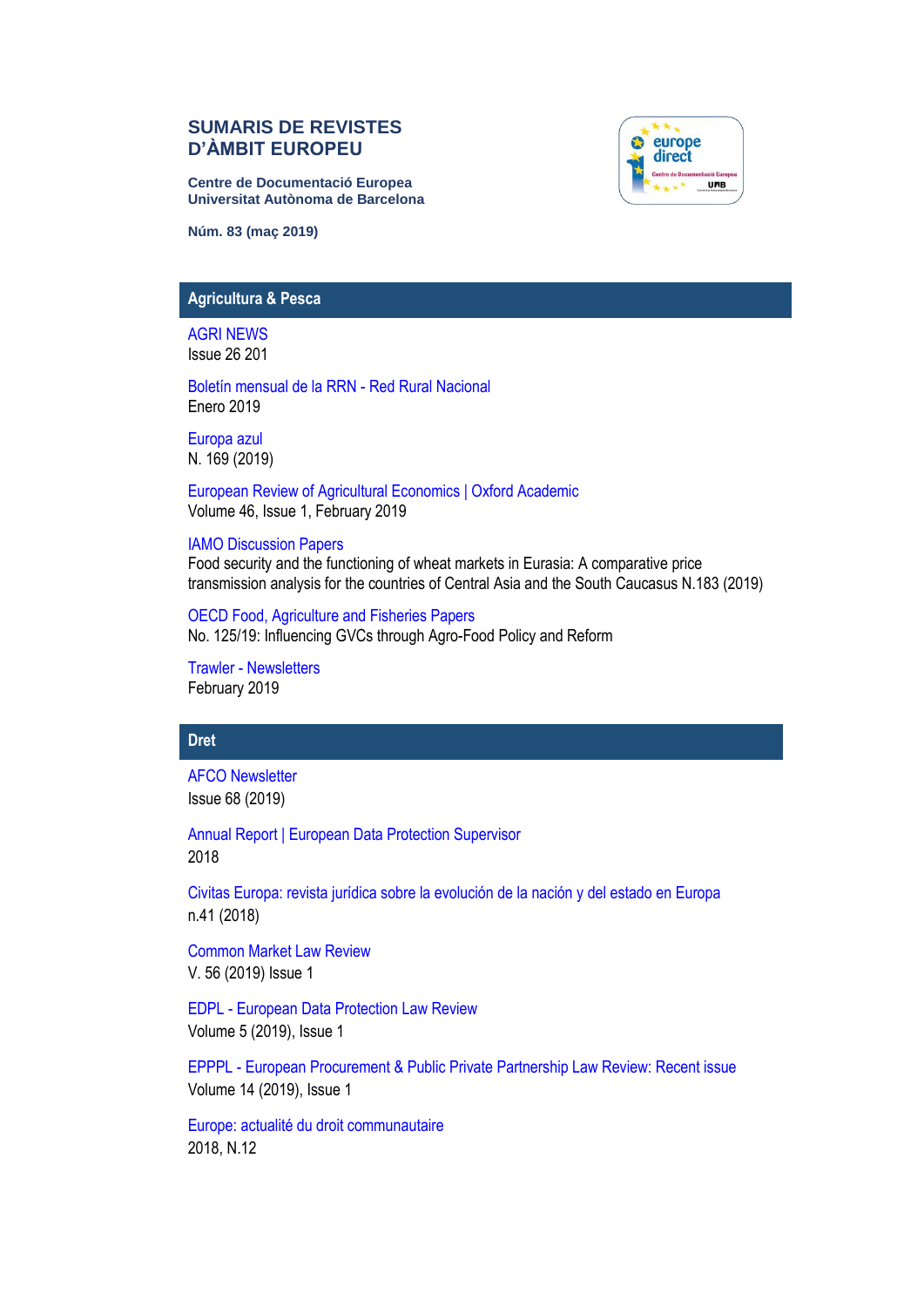[European Constitutional Law Review](https://www.cambridge.org/core/journals/european-constitutional-law-review/latest-issue) Vol.14 - Issue 4 - Dec.2018

[European Data Protection Supervisor](https://edps.europa.eu/press-publications/publications/newsletters_en) N. 67 (2019)

[European Journal of Law and Public Administration](http://lumenpublishing.com/journals/index.php/ejlpa/issue/view/EJLPA_4.2_2017) Vol.5, N.2 (2018)

[European Law Enforcement Research Bulletin](https://www.cepol.europa.eu/european-law-enforcement-research-bulletin-latest-issue)  n.18 (Winter 2018/2019)

[European Law Journal](https://onlinelibrary.wiley.com/toc/14680386/2018/24/4-5) Vol. 25, N.1 (2019)

European Papers - [A Journal on Law and Integration](http://www.europeanpapers.eu/en/content/e-journal/EP_eJ_2017_1) Vol.3, N.3 (2018)

[European public law](https://dialnet.unirioja.es/servlet/revista?codigo=12073)  Vol.25 Issue 1 (2019)

[European Public Law](http://www.kluwerlawonline.com/toc.php?area=Journals&mode=bypub&level=4&values=Journals~~European+Public+Law) Volume 25 (2019) Issue 1

[European Public Mosaic \(EPuM\)](http://eapc.gencat.cat/en/publicacions/epum/) Issue N.7 (February 2019): Open Data

[European Review of Private Law](http://www.kluwerlawonline.com/toc.php?area=Journals&mode=bypub&level=4&values=Journals%7E%7EEuropean+Review+of+Private+Law)  V. 27 (2019) Issue 1

[Journal of European Consumer and Market Law -](http://www.kluwerlawonline.com/toc.php?area=Journals&mode=bypub&level=4&values=Journals~~Journal+of+European+Consumer+and+Market+Law) V. 7 (2018) Issue 6

[La Revue Juridique de l'Ouest](https://iode.univ-rennes1.fr/la-revue-juridique-de-louest) RJO 2018/3

[LAW Working Papers EUI](http://cadmus.eui.eu/handle/1814/3/browse?type=dateissued) 2019/01 The Chinese social credit system : a model for other countries?

[Maastricht journal of European and comparative law](https://dialnet.unirioja.es/servlet/revista?codigo=14995) 2018, N.5

[Newsletter | European Data Protection Supervisor](https://edps.europa.eu/press-publications/press-news/newsletters_en) N. 67 (Feb. 2019)

**[PETI Newsletter](http://www.europarl.europa.eu/committees/es/peti/newsletters.html)** February 2019

[Research Papers in Law | College of Europe](https://www.coleurope.eu/study/european-legal-studies/research-activities/research-papers-law) Strengthening EU Democracy and its Resilience against Autocracy: Daring more democracy and a European Democracy Charter 1/2019 (February 2019)

[Revista de derecho constitucional europeo](https://dialnet.unirioja.es/servlet/revista?codigo=5968) N.30 (2018)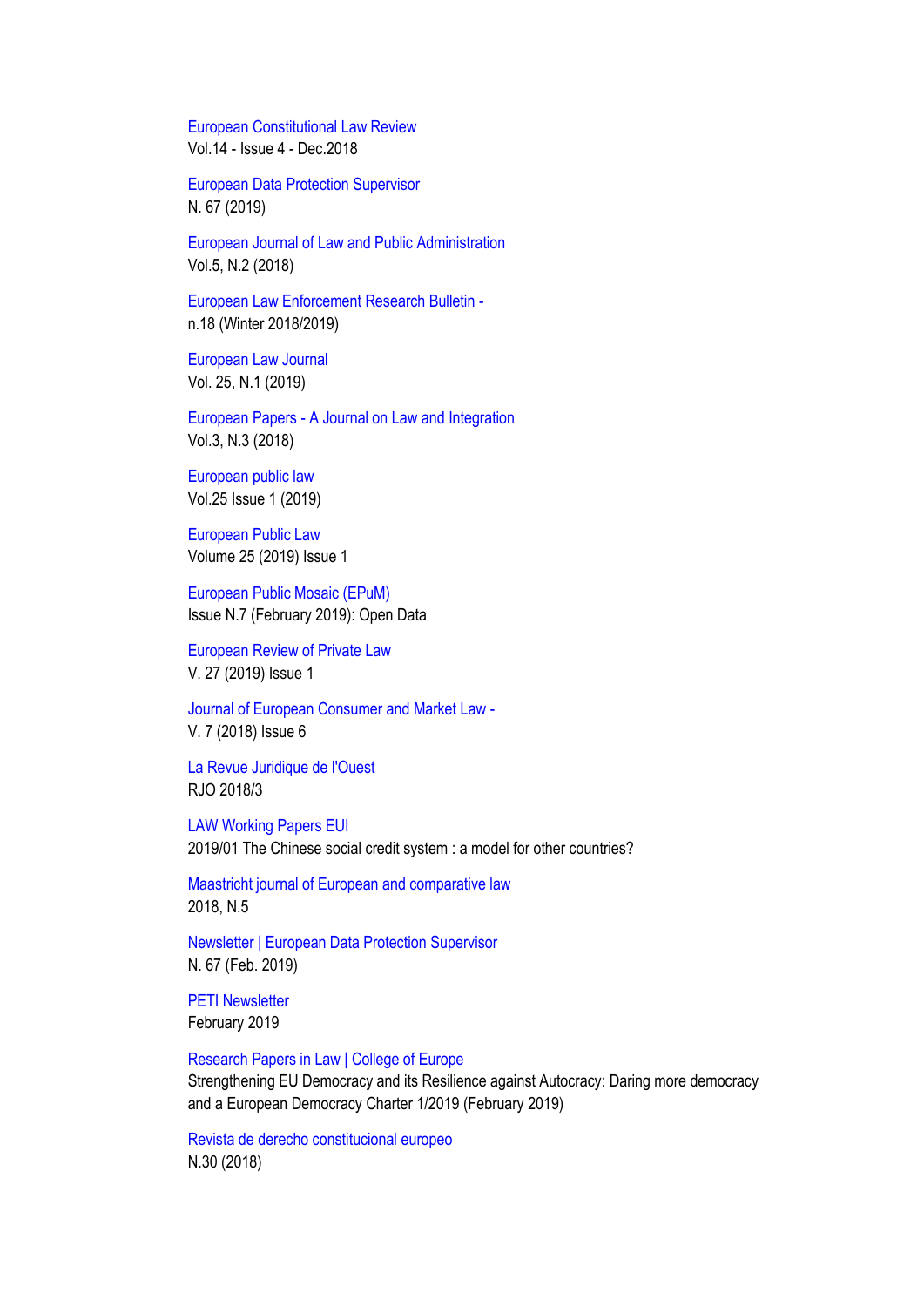[Revista General de Derecho Europeo](http://www.iustel.com/v2/revistas/detalle_revista.asp?id=13) N.47 Enero 2019

[Revue suisse de droit international et droit européen](https://dialnet.unirioja.es/servlet/revista?codigo=1290) N. 4 (2018)

[Revue trimestrielle de droit europeen](https://dialnet.unirioja.es/servlet/revista?codigo=1293) 2018, N.4

[Unión Europea Aranzadi](https://dialnet.unirioja.es/servlet/revista?codigo=1713) 2019, N. 2

# **Economia**

[Boletín Económico del BCE](https://www.bde.es/bde/es/secciones/informes/Publicaciones_de/boletin-economic/) 1/2019

[BUDG Newsletter](http://www.europarl.europa.eu/committees/es/budg/newsletters.html) 14 February 2019

[Bulletin de l'observatoire des politiques économiques en Europe](http://www.opee.unistra.fr/) N.39 (hiver 2018)

[Common Market Law Review](http://www.kluwerlawonline.com/toc.php?area=Journals&mode=bypub&level=4&values=Journals~~Common+Market+Law+Review) V. 56 (2019) Issue 1

[EC Tax Review](http://www.kluwerlawonline.com/toc.php?area=Journals&mode=bypub&level=4&values=Journals~~EC+Tax+Review)  V. 28 (2019) Issue 1

[ECJ Leading Cases](https://ecjleadingcases.wordpress.com/about/) ¿Se aplica la vía de apremio a las "nuevas" prestaciones patrimoniales públicas no tributarias? 15.2.2019

[Economic forecasts | European Commission](https://ec.europa.eu/info/business-economy-euro/economic-performance-and-forecasts/economic-forecasts_en) Winter 2018

[EIB Working Papers](http://www.eib.org/en/infocentre/publications/all/economics-working-paper-2018-07.htm) 2019/01 - Blockchain, FinTechs and their relevance for international financial institutions

[ETC publishes new quarterly report -](http://www.etc-corporate.org/?page=news-article&article_id=140) ETC Corporate Q4/2018

[European taxation](https://dialnet.unirioja.es/servlet/revista?codigo=16428) N.12 (2018)

[IMCO newsletter](http://www.europarl.europa.eu/committees/es/imco/newsletters.html) Issue 100 - February 2019

[Intereconomics: Review of European Economic Policy](https://link.springer.com/journal/volumesAndIssues/10272) January 2019, Issue 1

[Journal of European Consumer and Market Law -](http://www.kluwerlawonline.com/toc.php?area=Journals&mode=bypub&level=4&values=Journals~~Journal+of+European+Consumer+and+Market+Law) V. 7 (2018) Issue 6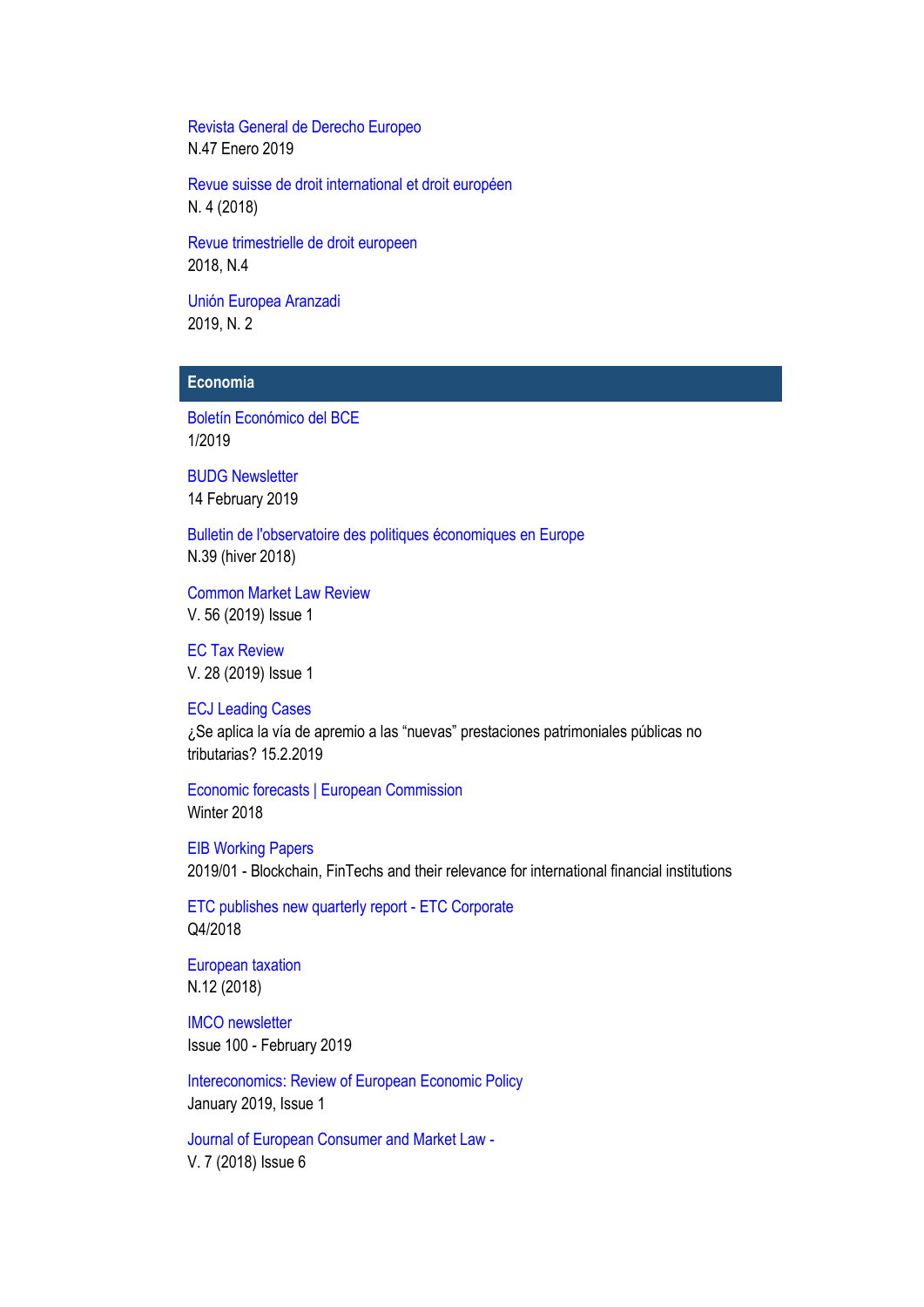[Legal Issues of Economic Integration](http://www.kluwerlawonline.com/toc.php?area=Journals&mode=bypub&level=4&values=Journals~~Legal+Issues+of+Economic+Integration) Volume 46 (2019) Issue 1

[Revue du marche commun et de l'Union Européenne](https://dialnet.unirioja.es/servlet/revista?codigo=1275)  N. 625 (2019)

[UNWTO News](http://media.unwto.org/content/unwto-news-78) Issue 83 (Feb. 2019)

[ZEWnews English Edition](http://www.zew.de/en/publikationen/zew-periodika/zewnews/) 01/02 - 2019

# **Educació**

[Boletines Mensuales -](https://www.mecd.gob.es/educacion/mc/redie-eurydice/inicio/boletines-mensuales.html) Redie-Eurydice - N.13 (Febrero 2019)

[CULT Newsletter](http://www.europarl.europa.eu/committees/es/cult/newsletters.html) February 2019

[Education and Training Monitor EU](https://ec.europa.eu/education/policy/strategic-framework/et-monitor_es)  Vol.1 2018

[EENEE Policy Brief](http://www.eenee.de/eeneeHome/EENEE/Policy-Briefs.html) 2/2019: Taking Stock of the Costs and Benefits of Transnational Partnerships in Higher Education: What Do We Know So Far?

[Journal of Supranational Policies of Education](https://dialnet.unirioja.es/servlet/revista?codigo=21604) N.8 (2018)

[Magazine | Cedefop](http://www.cedefop.europa.eu/en/publication-types/magazine) January 2019

# **Integració europea**

[Analyses](https://www.synopia.fr/category/publications/analyses/) – Synopia

«Prévenir la délinquance : des institutions au plus près de la jeunesse » – Note de Synopia n°3 – Février 2019

ARENA Reports - [ARENA Centre for European Studies](https://www.sv.uio.no/arena/english/research/publications/arena-reports/) Partnerships for Sustainable Trade?

ARENA Working Papers - [ARENA Centre for European Studies](https://www.sv.uio.no/arena/english/research/publications/arena-working-papers/) Post-Lisbon Policy-Making in the European Commission ARENA Working Paper 6/2018

[Bruges Political Research Papers | College of Europe](https://www.coleurope.eu/study/european-political-and-administrative-studies/research-publications/bruges-political-research) From Normative to Tangible Governance: Time to Change Strategy of the EU Enlargement Process Towards Western Balkans No. 74 (February 2019)

[Cahier rouge Fondation Jean Monnet pour l'Europe](https://jean-monnet.ch/publication/liste-des-parutions/) 218e publié en mars 2018: Formes d'Europe. Union européenne et autres organisations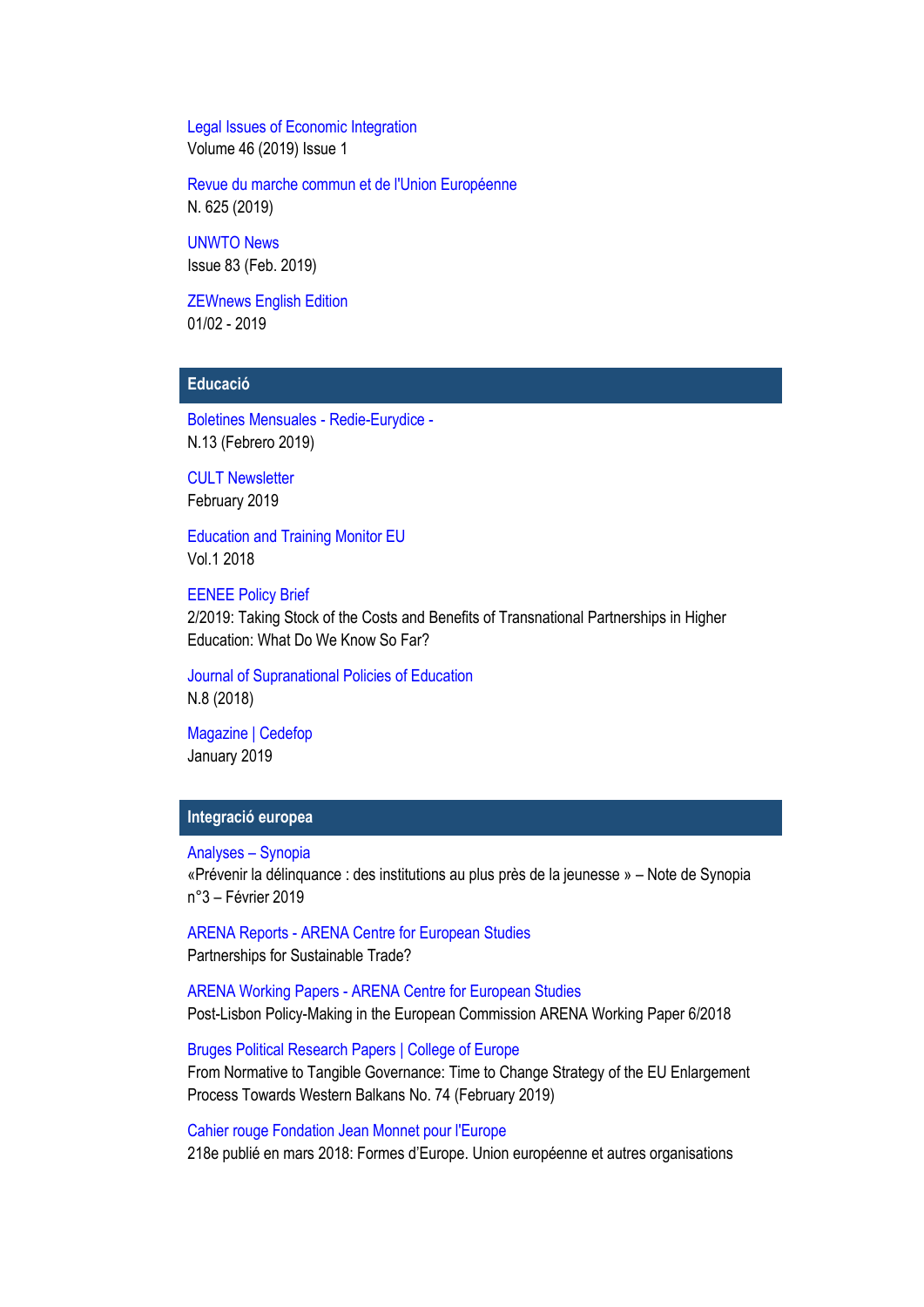#### [Cahiers européens de Sciences Po](http://www.sciencespo.fr/centre-etudes-europeennes/en/content/cahiers-europeens-de-sciences-po)

Us versus Them: EU Compliance in Times of Populism, Felix Reich - n° 02/2018

#### [CES Briefs | Center for European Studies at Harvard University](https://ces.fas.harvard.edu/research/ces-briefs-1)

What's Needed to Keep Europe Safe? Geostrategic Threats and Energy Security in the Wake of the Ukraine Crisis

[Common Market Law Review](http://www.kluwerlawonline.com/toc.php?area=Journals&mode=bypub&level=4&values=Journals~~Common+Market+Law+Review) V. 56 (2019) Issue 1

[Cuadernos europeos de Deusto](https://dialnet.unirioja.es/servlet/revista?codigo=385) Núm. 02 (2019): NÚMERO ESPECIAL. Identidad Europea: raíces y alcance

CURIA - [Bibliographie courante](https://curia.europa.eu/jcms/jcms/Jo2_11939/bibliographie-courante) 2018, n° 12 (décembre)

[Debates and Documents Collections | Fondation Jean Monnet pour l'Europe](https://jean-monnet.ch/publication/liste-complete-2/) N 11 (Dec 2018)

E!Sharp – The [hub for original thinking in Europe](http://esharp.eu/) Feb. 2019

### [EIF Working Papers](https://eif.univie.ac.at/workingpapers/index.php)

Building Peace Through Proxy-Mediation: The European Union's Mediation Support in the Libya Conflict WP 01/2018

[European papers: a journal on law and integration](https://dialnet.unirioja.es/servlet/revista?codigo=24732) Vol. 3, 2018, n.3

[Government Europa Quarterly](https://www.governmenteuropa.eu/category/publications/government-europa-quarterly/) 28 (January 2019)

[IED Research Paper](https://www.iedonline.eu/publications/) How the Kremlin is manipulating the Refugee Crisis (30.01.2019)

Informe General – [Actividad de la Unión Europea](https://europa.eu/european-union/documents-publications/reports-booklets/general-report_es) 2018

[Journal of Contemporary European Research](http://www.jcer.net/index.php/jcer) Vol.15 N.1 (2019)

[Journal of European Integration](https://www.tandfonline.com/toc/geui20/current) Vol 40, No 7 (2018)

La Carta - [Fondation Robert Schuman](https://www.robert-schuman.eu/es/la-carta/829)

N.836: La migración en el corazón de la cumbre entre la Unión Europea y la Liga de Estados Árabes

La revue – [Confrontations Europe](http://confrontations.org/publications/la-revue/) 124 – Janvier/Mars 2019

#### [Mannheimer Zentrum für Europäische Sozialforschung](http://www.mzes.uni-mannheim.de/d7/en/publications/search/custom?f%5B0%5D=field_biblio_mzes_pub_type%3A1)

N 173 - Grill, Christiane, Rüdiger Schmitt-Beck and Manon Metz (2018): Studying the 'Conversations of Democracy': Research Design and Data Collection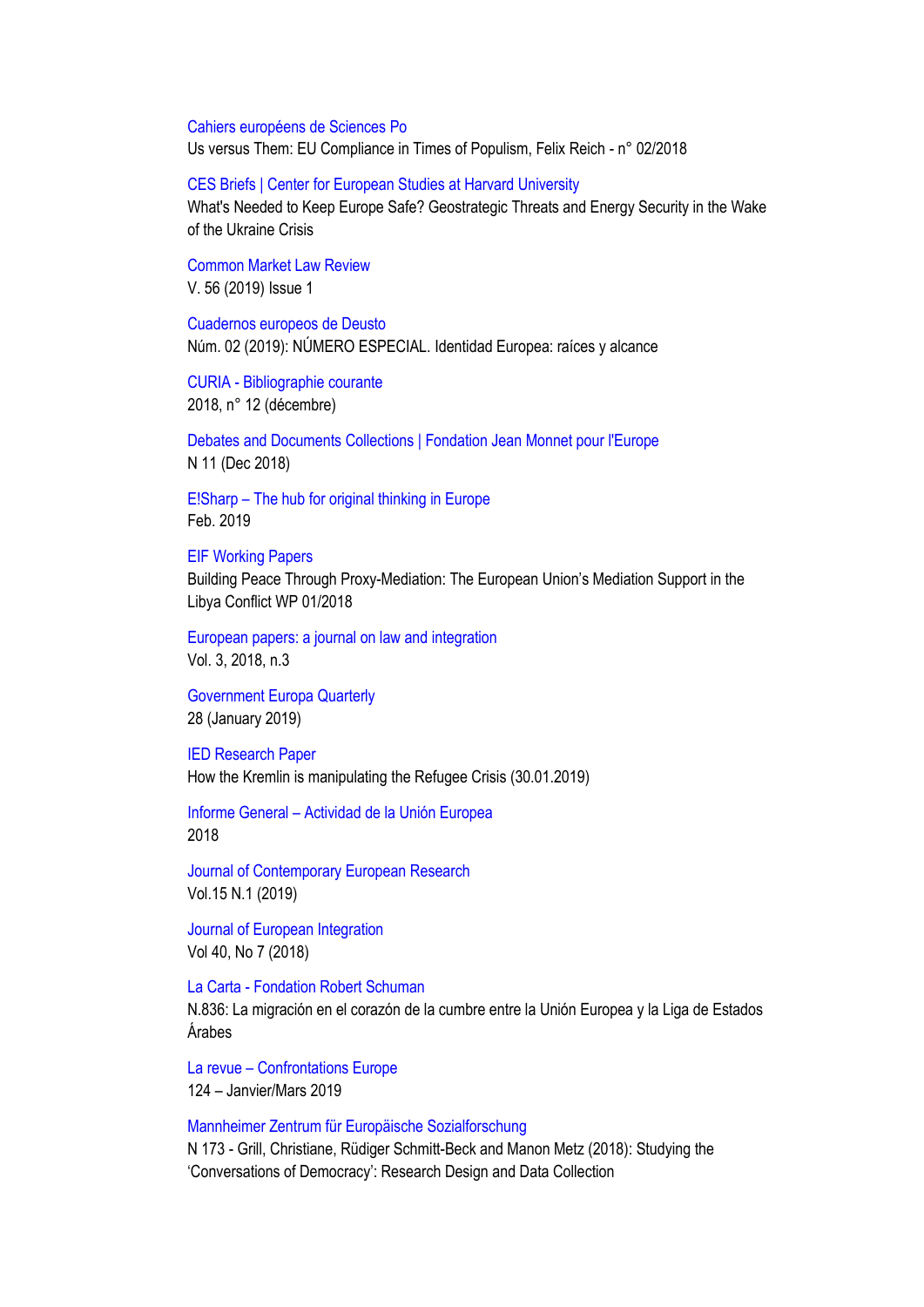[MaxPo Discussion Paper Series](http://www.maxpo.eu/publications_DP.asp) 18/1

[New Left Review](http://newleftreview.es/) N.112, Nov/Dic 2018

[Revue GRASPE](https://graspe.eu/revue.htm) N°34 Octobre 2018"

The Letter - [Robert Schuman Foundation](http://www.robert-schuman.eu/en/the-letter/769)

The Common Agricultural Policy and the challenge of subsidiarity (18.2.2019)

# **Medi ambient**

[ENVI News](http://www.europarl.europa.eu/committees/es/envi/newsletters.html) 27.02.2019

[Environment for Europeans](https://ec.europa.eu/environment/efe/homepage_en) N. 64 (2017)

[European Energy and Environmental Law Review](http://www.kluwerlawonline.com/toc.php?area=Journals&mode=bypub&level=4&values=Journals~~European+Energy+and+Environmental+Law+Review)  Volume 28 (2019) Issue 1

Green European Journal – [The European Venue for Green Ideas](http://www.greeneuropeanjournal.eu/) V. 17 | Work on the Horizon: Tracking Employment's Transformation in Europe

[Institute for European Environmental Policy -](https://ieep.eu/newsletters) Newsletter Winter 2018 - V. 48

[Results of the ENVI Coordinators' meetings in](http://www.europarl.europa.eu/committees/es/envi/publications.html) 2019 (28-02-2019)

### **Migracions**

[Forced Migration Review](https://www.fmreview.org/es) Octubre 2018

[Refugee Survey Quarterly | Oxford Academic](https://academic.oup.com/rsq) Volume 38, Issue 1, March 2019

[Revue Européenne des Migrations Internationales](https://dialnet.unirioja.es/servlet/revista?codigo=24858) 34(1) - 2018

# **Política regional**

[Journal of Regional Research Investigaciones Regionales](http://investigacionesregionales.org/) – AECR Monográfico 2018 'Tourism Competitiveness in the Digital Economy'

[Junta de Andalucía](https://www.juntadeandalucia.es/organismos/presidenciaadministracionlocalymemoriademocratica/areas/accion-exterior/alentejo-algarve-andalucia/paginas/boletin-euroAAA.html) – Boletín Europa Nº 8 - 2019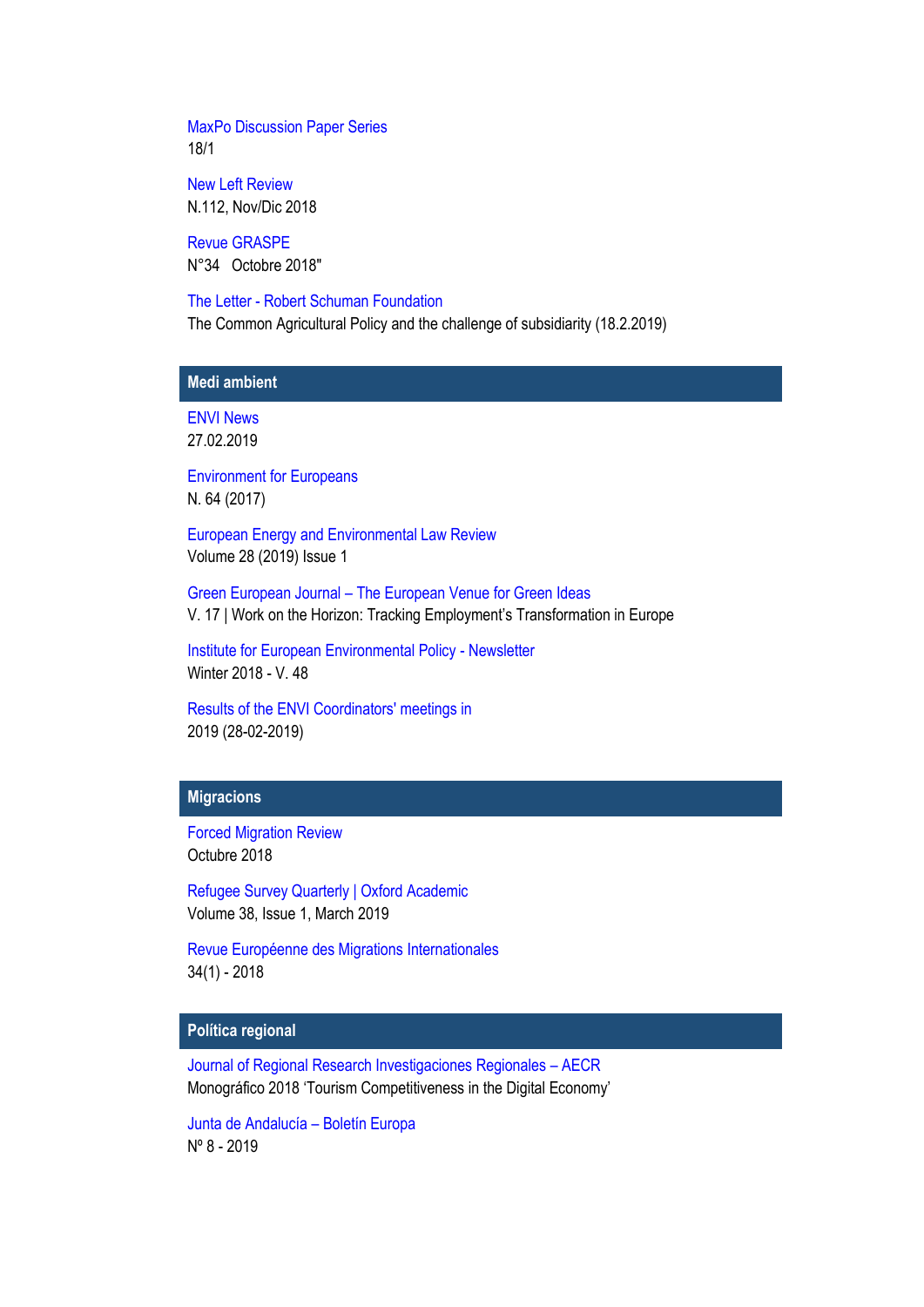[Junta de Andalucía -](https://www.juntadeandalucia.es/organismos/presidenciaadministracionlocalymemoriademocratica/areas/accion-exterior/revista-europa-junta.html) Revista Europa Nº 170 - III/2018

[Panorama 67: Historias de éxito a través de nuestras regiones y fronteras -](https://ec.europa.eu/regional_policy/es/information/publications/panorama-magazine/2018/panorama-67-success-stories-across-our-regions-and-borders) Política Regional - [Comisión Europea](https://ec.europa.eu/regional_policy/es/information/publications/panorama-magazine/2018/panorama-67-success-stories-across-our-regions-and-borders)

[REGI News](http://www.europarl.europa.eu/committees/es/regi/newsletters.html) Issue 36 - February 2019

[Regional & Federal Studies](http://www.tandfonline.com/toc/frfs20/current) V. 29, 2019, Issue 1

[Regions e-Zine](https://regions.regionalstudies.org/) Issue 3: Smart Specialisation for Research and Practice March 2019

[Revista d'estudis autonòmics i federals](https://dialnet.unirioja.es/servlet/revista?codigo=7191)  V. 28 (2018)

[Smart Cities Issues | Government Europa](https://www.governmenteuropa.eu/category/publications/smart-cities-issues/) Issue 1 (2017)

## **Relacions exteriors**

[Afkar ideas: Revista trimestral para el diálogo entre el Magreb, España y Europa](https://dialnet.unirioja.es/servlet/revista?codigo=5662) N. 58 (2018) Procesos de radicalización: ¿dónde y cómo?

[Defence Management Review Issues | Government Europa](https://www.governmenteuropa.eu/category/publications/defence-management-review-issues/) Issue 2 (2017)

### [DGAPanalysis compact](https://dgap.org/en/think-tank/publications/dgap_analysis_compact)

Europe's Security without the INF Treaty: Political and Strategic Options for Germany and NATO 2 (February 2019)

[Documenti IAI](https://www.iai.it/en/pubblicazioni/lista/all/documenti-iai) Shaping the EU's Future through Differentiated Integration February 2019

[Documentos de Trabajo OPEX](http://www.fundacionalternativas.org/observatorio-de-politica-exterior-opex/documentos/documentos-de-trabajo) Nº: 96/2019 US Trends That Matter For Europe

[esglobal: Política, economía e ideas sobre el mundo en español](http://www.esglobal.org/) Febrero 2019

[European Foreign Affairs Review](http://www.kluwerlawonline.com/toc.php?pubcode=eerr) Volume 24 (2019) Issue 1

[European journal of international law](https://dialnet.unirioja.es/servlet/revista?codigo=570) Vol.29 (2018), n.4

[Global Europe Anticipation Bulletin by LEAP](http://geab.eu/) GEAB 132 / Fév. 2019

### [IAI Commentaries](https://www.iai.it/en/pubblicazioni/lista/all/iai-commentaries)

Can Hydrocarbons Catalyse New Out of the Box Thinking on Cyprus? 19|17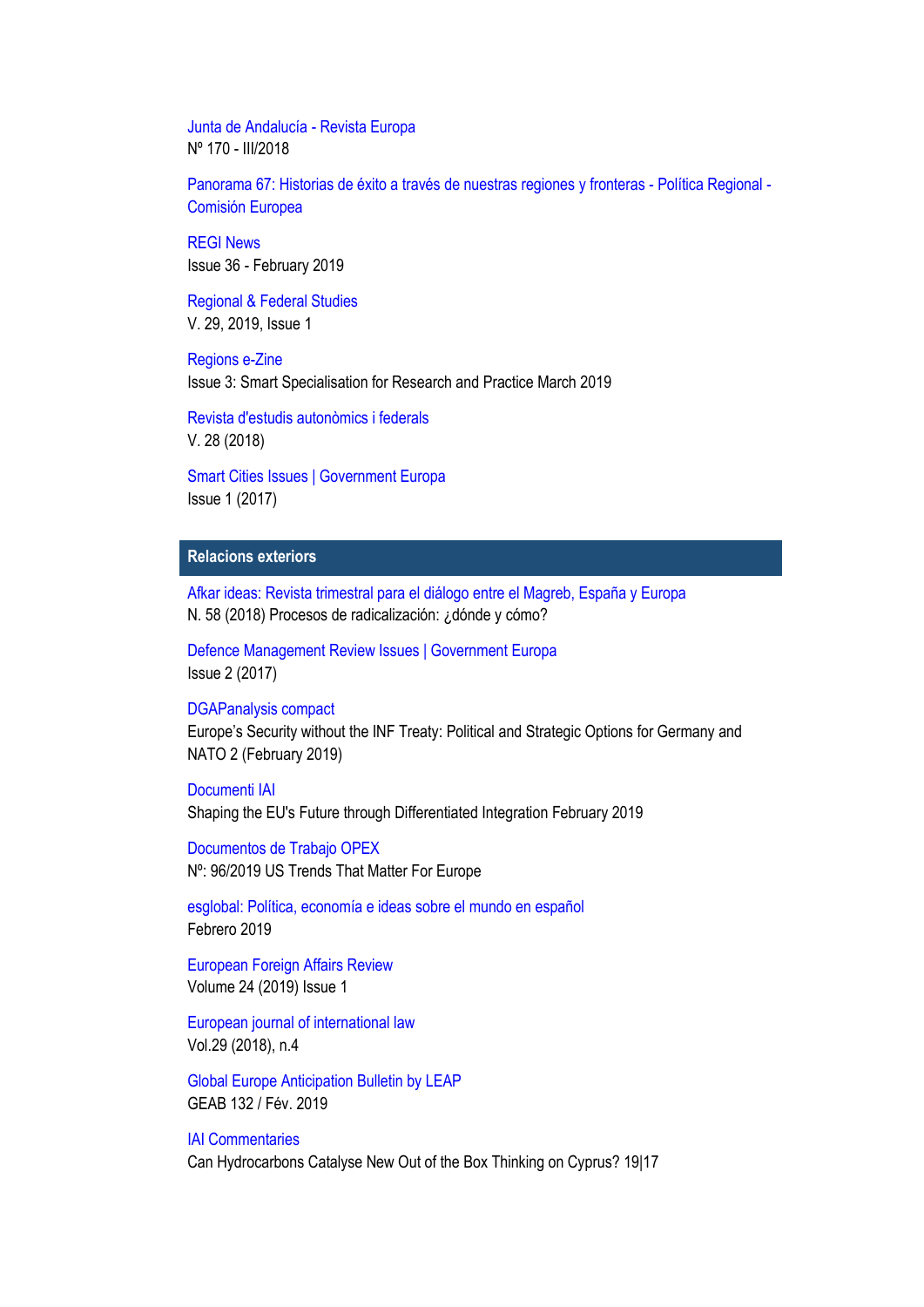[IAI Papers](https://www.iai.it/en/pubblicazioni/lista/all/iai-papers) At the End of the Day, Where Will Turkey Stand? 19/04

[Live & Learn](https://www.etf.europa.eu/en/publications-and-resources/publications/livelearn-issue-42-june-2018) Issue 43 - Nov. 2018

#### [Memorandos OPEX](http://www.fundacionalternativas.org/observatorio-de-politica-exterior-opex/documentos/memorandos)

La nueva agenda de desarrollo en África y las implicaciones para la cooperación española n.240/2019

[Notes de l'IFRI](https://www.ifri.org/fr/publications?title=&field_contenugen_fc_auteur_int_target_id=All&field_themes_associes_tid=All&field_date_de_publication_value%5Bvalue%5D%5Byear%5D=&term_node_tid_depth_1=21&sort_by=field_date_de_publication_value&sort_order=DESC) Le pacte de Marrakech. Vers une gouvernance mondiale des migrations ? février 2019

[OSCE Quarterly Selections | OSCE](https://www.osce.org/resources/126378) 4/2018

[PISM Bulletin](http://www.pism.pl/bulletin) no. 29 (1275) Perspectives on President Moon's Inter-Korean Policy

**[PISM Policy](http://www.pism.pl/pism-policy-papers) Papers** PISM Policy Paper no. 1 (171)

[PISM Reports](http://www.pism.pl/publications/reports) Transition and Climate Policy between the Three Seas, 1988-2018

[Reports for Parliament](https://www.iai.it/en/pubblicazioni/lista/all/reports-for-parliament) Recenti sviluppi verso la difesa europea: opportunità e sfide per l'Italia January 2019

[Revista Elcano -](http://www.realinstitutoelcano.org/wps/portal/rielcano_es/publicaciones/revista-elcano/!ut/p/a1/jZFBDoIwEEXP4gFMC1Ijy1pNVUBB0WA3pmLFJlgIEhee3gouTAT0r2aS9_InLWAgAkzxu0x4KTPF09fOhofBxnXdkGAPWWQZBubKNGAdDew1AFuCYe2HExo4VEv2mkBMR05oIwPuZtbbbwHGCP3X31HQ5HtffjvQ5Pu_fL_b_7h_UQEd76cLzMIjXgJYzstLX6pzBqJCijTmSk9zdZKxmFabX4ibULHkNM2O-vfy61YnergY956bwZPd/dl5/d5/L2dJQSEvUUt3QS80SmlFL1o2XzNTTExMVENBTTU0Q05UUTJDTTAwMDAwMDAw/) Elcano N.26 (Oct.-Dic.2018)

[Revista Electrónica de Estudios Internacionales](http://www.reei.org/index.php/revista/num35/) N.36 (dic.2018)

[RIEAS: Research Paper](http://www.rieas.gr/publications) No. 176, November-December 2018"

[Special Reports | Political Risk for the 21st century](https://globalriskinsights.com/publications-special-reports/) Russia's Energy Sector: Evaluating Import Substitution

[UI Brief | Utrikespolitiska institutet](https://www.ui.se/butiken/uis-publikationer/ui-brief/) No. 10, December 2018: Sweden and European defence cooperation: interests in search of a strategy

[UI Paper | Utrikespolitiska institutet](https://www.ui.se/butiken/uis-publikationer/ui-paper/) No. 1, January 2019:

# **Treball & Afers Socials**

#### [CESE Info](https://www.eesc.europa.eu/es/news-media/eesc-info)

«Lo peor para Europa es el silencio» Febrero 2019